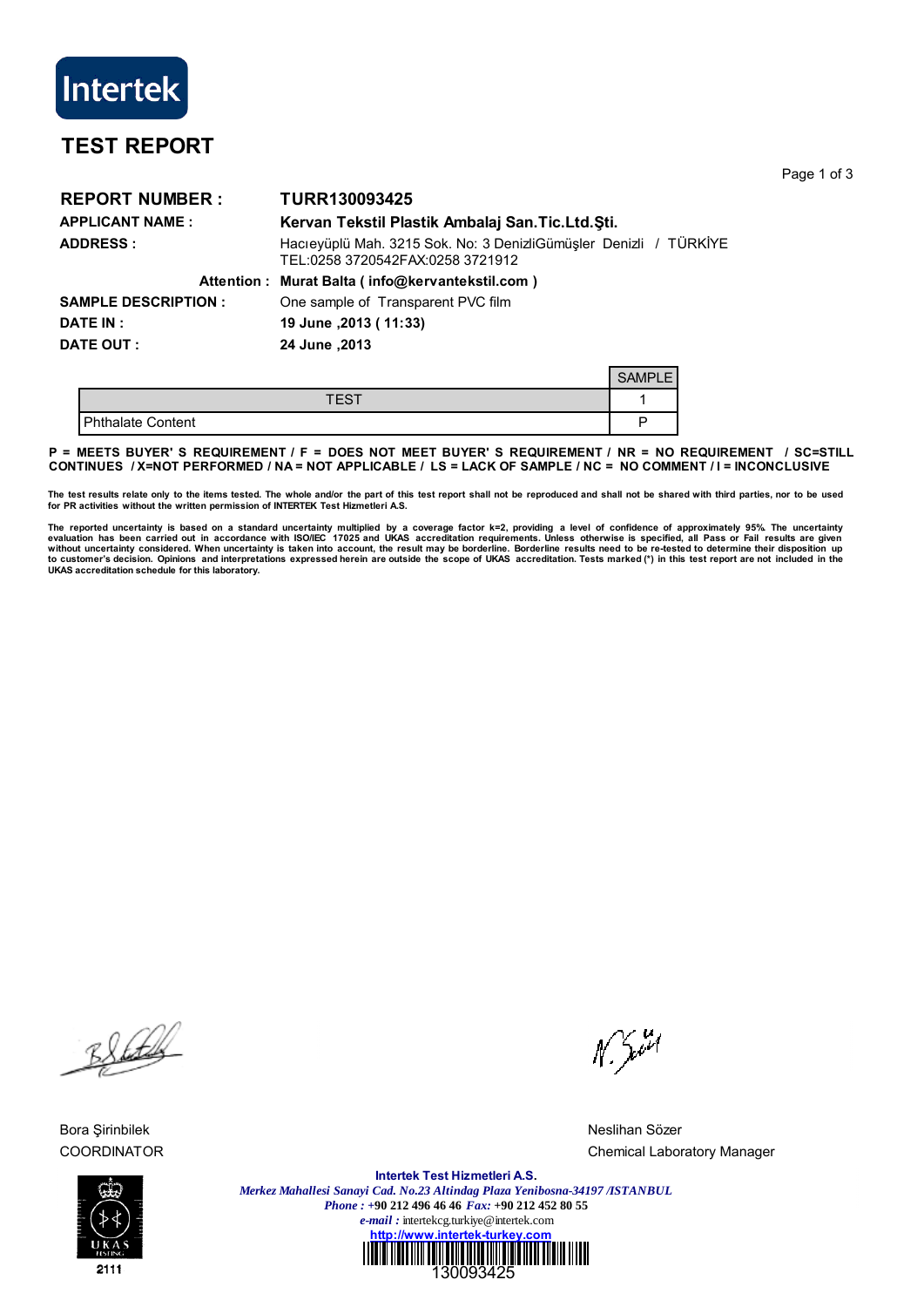

## **Test Method Results Results Results Requirements**

## **Phthalate Content**

INTERTEK IHTM AL.2.026 based on EN 14372 : 2004

Method By Gas Chromotography- Mass Spectrometry (GC- MS ) Analysis

|                                     | RESULT (%, w/w)       |
|-------------------------------------|-----------------------|
| DIBUTYL PHTHALATE (DBP)             | ND                    |
| DIETHYL HEXYL PHTHALATE (DEHP)      | <b>ND</b>             |
| <b>BENZYL BUTYL PHTHALATE (BBP)</b> | ND                    |
| DI-ISO-NONYL PHTHALATE (DINP)       | <b>ND</b>             |
| DI-N-OCTYL PHTHALATE (DNOP)         | <b>ND</b>             |
| DI-ISO-DECYL PHTHALATE (DIDP)       | ND                    |
| DI-N-PENTYL PHTHALATE (DnPP)        | <b>ND</b>             |
| SUM OF ALL PHTHALATES               | ND                    |
| LIMIT (MAX.)                        | TOTAL 0,1% (1000 ppm) |

**REMARK** =The Limit of 0.1% by weight was quoted according to Annex XVII Items 51&52 of the REACH Regulation (EC) No.1907/2006 (Formerly known as Directive 2005/84/EC) for Phthalate Content

**ppm (part per million) =mg / kg < =Less Than \* =EXCEEDED LIMIT ND = NOT DETECTED Detection Limit** = DINP, DIDP : 100 ppm, Other Phthalates : 10 ppm

**Estimated Total Uncertainity=( ±5%)**